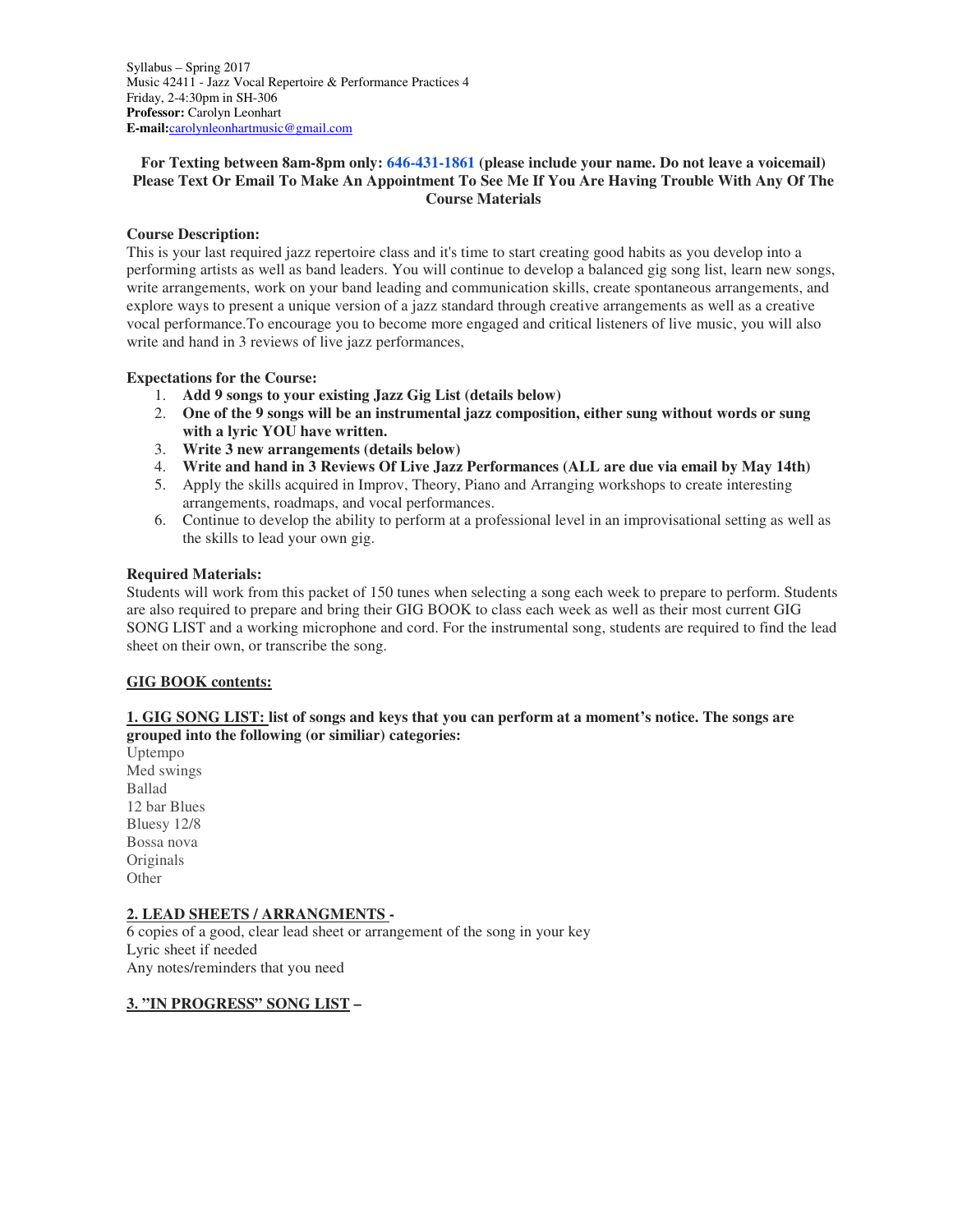this is a list of songs you are working on that are not performance ready. Next to each song, you will notate what you need to work on to get this song on your GIG SONG LIST (ex. "decide key", "finish arrangement", "memorize lyric", etc)

# **FINAL GRADE BREAKDOWN:**

## **A. 9 Weekly Complete Song Performance (40%)**

Each week, students will choose a song from the packet to prepare to perform the following week. Song selection should take into account their current song list (balancing out or maintaining balance in your song categories). Melody, lyric and form should be memorized, chord progressions understood and bassline movement familiarized. Student will perform 1.5 vocal choruses if a ballad, 2.5-3 choruses of medium swing or uptempo. Students are expected to listen to and analyze at least 4 recorded versions of the song and take notes on their researching work done ro prepare a song.

You will be graded on:

- 1. Lead sheet clarity & copies for band
- 2. Memorization of melody
- 3. Memorization of lyric
- 4. Expressing & personalizing the story in the lyric
- 5. Knowledge of bass/ harmonic movement
- 6. Creative phrasing
- 7. Ability to explore, alter & improvise off of melody and changes in 2nd chorus.
- 8. Communicating a clear roadmap to the band before the song
	- 9. Count off, cueing band clearly and accurately

10. Overall "arc" for your performance of the song, including but not limited to the roadmap for band

# **B. 3 Arrangements due on weeks 6,10,14 (30%)**

On weeks 6,10, and 14, you will prepare and perform an arrangement of one of the previous three "new songs". These arrangements will give you an opportunity to create the most unique presentation of one of the jazz standards you have learned. You are encouraged to incorporate all the techniques and skills you have learned in your other classes as you prepare these arrangements.

You must incorporate the following parameters into your arrangements:

- *One arrangement must be in 5/4 or should incorporate a change of meter .*
- *One arrangement must feature you singing an improvised solo AND part of a transcribed solo from a recording.*
- *One arrangement should either have a rubato section, or it should have different feels/ grooves.*

# **C. 3 Reviews Of Live Jazz Performances 10%**

You will submit 3 reviews of live shows (from at least 2 different venues & one instrumental gig)via email by May 14th. Students may attend the same gigs but be warned that all reviews will be read and it is expected that each student will have their own original experiences, thoughts, preferences, and comments!

In each review, you will write a minimum one page article that will discuss: Artist and band members Some background / biographical information about the artist Instrumentation Songs Arrangements What you enjoyed about the gig. What spoke to you regarding all of above What didn't. Venue listing